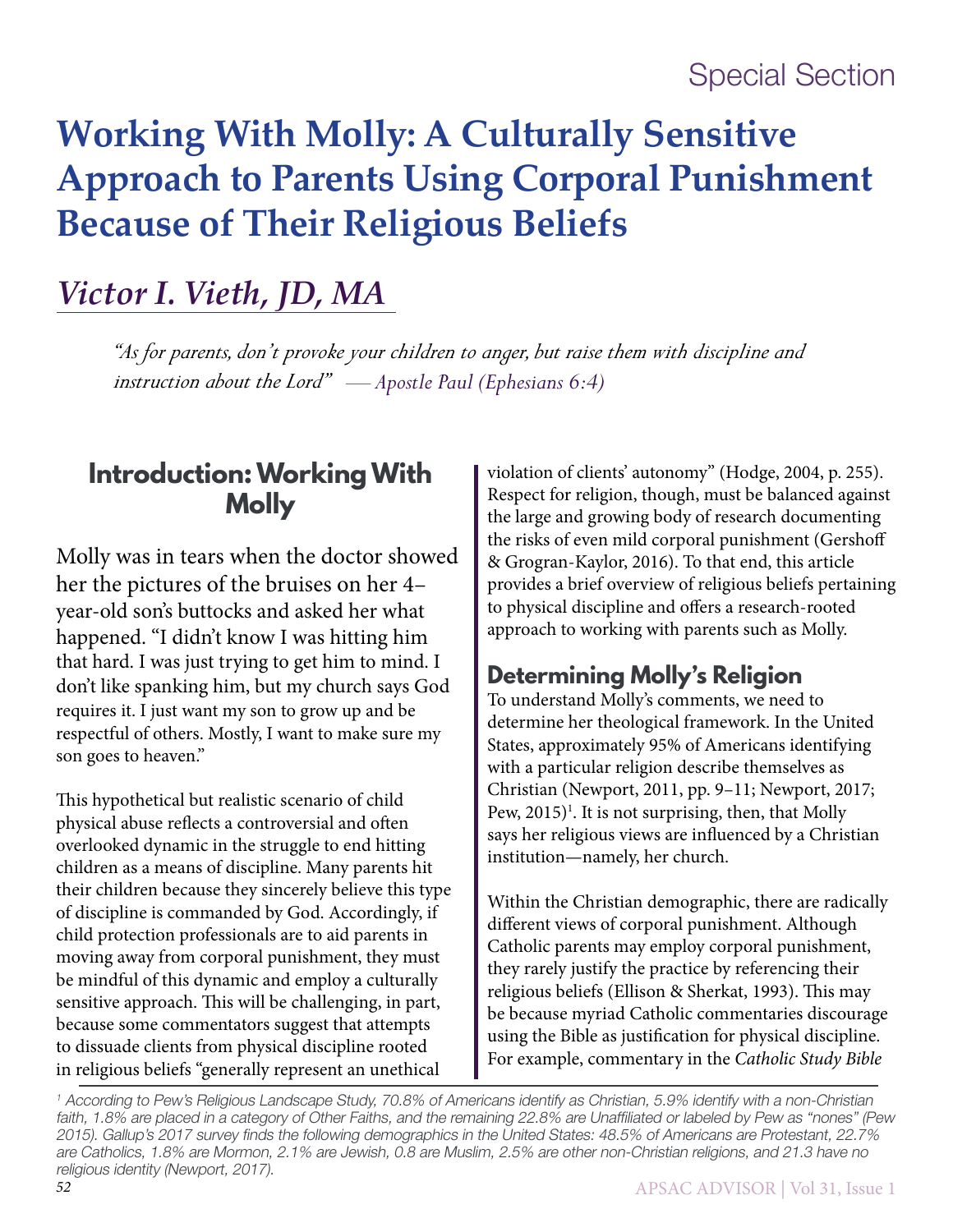#### APSAC ADVISOR | Vol 31, Issue 1

### *Working With Molly: A Culturally Sensitive Approach...*

on Proverbs 23:13–14 states, "The sardonic humor means the exhortation is not to be taken literally, an argument for corporal punishment" (Senior, Collins, & Getty 2011, p. 867). In 2011, Archbishop Gregory Aymond noted, "I do not believe the teachings of the Catholic Church, as we interpret them today… can possibly condone corporal punishment" (Nolan, 2011). Accordingly, it is a relatively safe bet that Molly is not Catholic.

It is also a safe bet that Molly is not a member of a Protestant church that adopts a historical critical analysis of scripture. These churches, often described as progressive or "liberal," interpret the Bible with "historical and literary sensitivity" as well as a greater emphasis on the "direction" in which the Bible is moving (Migliore, 2014, pp. 55–57). As a result, these churches tend to view the Bible not as the "last word" but the "living word" of God, which enables them to employ a "creative and critical process" to interpreting scripture (Migliore, 2014, p. 57). Churches adopting this approach tend to discourage corporal punishment because they are less rigid in reading biblical references to corporal punishment and are more receptive to contemporary research on the potential harm of even mild physical discipline. (Sege, 2018). Indeed, progressive denominations that have passed resolutions discouraging corporal punishment reference research and don't specifically address biblical passages pertaining to physical discipline (Shapiro, 2012; United Methodist Church, 2012).

In the case of Molly, it can be safely assumed she is a member of a church that adopts a more conservative view of the Bible. Churches adopting this approach contend the Bible is "authoritative by virtue of its supernatural power and the direct identity of its words with the word of God" (Migliore, 2014, p. 49). This means that "every book, every chapter, every verse, every word was directly inspired by God" (Migliore, 2014, p. 49). Churches adopting this approach often fear a "slippery slope" of Biblical interpretation in which the dismissal of any passage of scripture may undermine critical teachings, such as the Christian belief of salvation through the death and resurrection of Christ (Vieth, 2014). Molly's comments about fearing her child may not go to heaven if she abandons corporal punishment may reflect, at least in part, a

"slippery slope" concern that dismissing one passage may erode her trust in all of scripture.

## **Research Supporting the Necessity and Efficacy of Addressing Molly's Theological Concerns**

If we are correct in placing Molly in a Protestant community that views every passage of scripture as directly inspired by God, then passages that appear to encourage or require physical discipline will not be dismissed lightly. Indeed, decades of research has found little movement in the thinking of conservative Protestants about physical discipline irrespective of educational attainment (Hoffman, Ellison, & Bartkowski, 2017).

When working with a parent such as Molly, two studies suggest that simply providing education about the research on the risks of corporal punishment will have little impact (Perrin, Miller-Perrin, & Song, 2017; Miller-Perrin & Perrin, 2017). However, if a discussion of the risks of corporal punishment is combined with education on alternative views of Biblical passages pertaining to physical discipline, research suggests there is a realistic chance Molly will change her views about the practice (Perrin et al., 2017; Miller-Perrin & Perrin, 2017). However, any theological discussion must be cognizant of Molly's cultural framework and thus employ a more conservative interpretation of scripture (Vieth, 2014).

To work within Molly's belief system, it is necessary to explore what the Bible has to say about corporal punishment and to offer arguments that are sensitive to Molly's understanding of these texts.

## **The Bible and Corporal Punishment: Understanding Molly's Cultural Framework**

The Bible consists of a minimum of 66 books penned over the course of 16 centuries (*Lutheran Study Bible*, 2009, pp. 26–29). Although written in a time period in which children received egregious corporal punishment, there are very few passages addressing the subject. For example, the New Testament contains no reference to the corporal punishment of children even though child discipline is discussed (e.g.,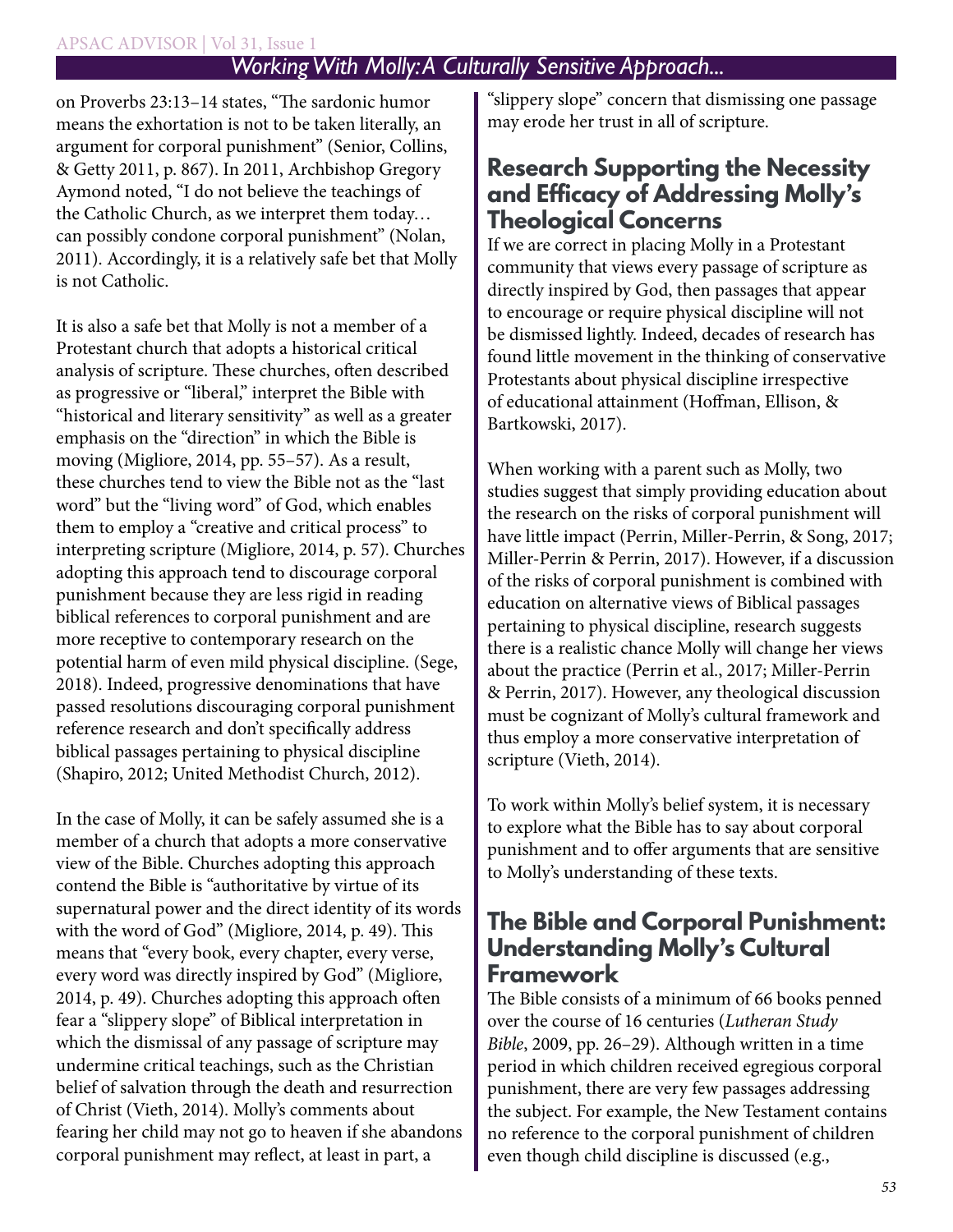## *Working With Molly: A Culturally Sensitive Approach...*

#### Ephesians 6:4).

When people speak of biblical support for the idea of hitting children as a means of discipline, they are typically referring to a handful of verses in the book of Proverbs, which is a collection of wisdom verses that tradition attributes to King Solomon (Vieth, 2017). The Proverb most commonly cited as justification for physical discipline is as follows: "Those who spare the rod hate their children, but those who love them are diligent to discipline them" (Proverbs 13:24).

The Hebrew word translated *rod* appears 190 times in what Christians refer to as the Old Testament (Green, 2013, p. 1025). Among other things, a rod can refer to a stick, scepter, lance, or spear (Green, 2013, p. 1025). In Proverbs 13:24, the word translated *rod* appears with another Hebrew word *musar*, which "can mean the idea of physical or oral reproof and the idea of a body of knowledge to be mastered" (Green, 2013, p. 1025). Taken together, these words may be referring to physical punishment, verbal correction, or the sharing of knowledge (Green 2013, p. 1025). Given the broad language in this verse, even some conservative Protestant theologians find it problematic to use this verse as justification for corporal punishment (Andrae, 2014).

There are, however, several other proverbs referencing corporal punishment that make it clearer that a child is being physically struck. These verses include references to the beating of children (Proverbs 23:13– 14). Accordingly, even theologians who oppose the corporal punishment of children concede "there is no question" these verses are referring to "a physical instrument and that these proverbs commend its active use as a disciplinary measure (Brown, 2008).

In working with Molly, then, it is probably impractical to suggest the Bible does not at least authorize the corporal punishment of children. A child protection professional making such an argument is probably employing a more liberal interpretation of scripture that is unlikely to resonate with Molly or the church leaders she may turn to for direction (Vieth, 2014).

## **Working With Molly: Theological Arguments That May Influence a Change in Practice**

*54* APSAC ADVISOR | Vol 31, Issue 1 Prior to broaching the subject of religion with Molly, it

is critical for the professional to note two things. First, Molly likely loves her child and very much wants the best for him. Indeed, her comments reflect a concern not only for his temporal but also his eternal welfare. If this is true, there is a foundation to work with her on—the mutual concern for her child.

Second, Molly is likely skeptical of professionals who are insensitive to her religious views. Research indicates that evangelical Christians "often feel excluded, marginalized, and discriminated against by secular institutions and elites" (Hodge, 2004). If Molly feels this way, it is particularly important to articulate respect for her cultural belief and to assure her you are not attempting to change her religious views but to explore whether there is a basis within these views to use other forms of discipline that may be more effective in achieving her goals. Indeed, Molly's comments that she doesn't like spanking but her church requires it suggests she is open to finding an alternative to physical discipline that doesn't run counter to her religious beliefs.

To that end, there are at least five arguments appearing in moderate to conservative theological journals or other publications that may resonate with Molly.

*Scripture may authorize, but it does not require corporal punishment.*

Given the broad nature of the word *rod* in Proverbs 13:24, some theologically conservative Protestant writers contend that although the Bible authorizes physical discipline, it does not command it (Schuetze, 2017, p. 295). The periodical *Christianity Today* (2012), which was founded by Billy Graham, has adopted this position.

In a similar vein, several conservative protestant Bible commentaries note that many of the proverbs are "figures of speech" referencing types of discipline at the time but are simply intending to convey the need to correct children as opposed to commanding a particular form of discipline (Barker 2011, p. 1049; Hoerber, 1986, p. 965). Although this trend is growing in conservative Protestantism (Merritt, 2014), the strand has always been present. For example, Martin Luther rarely used corporal punishment and expressed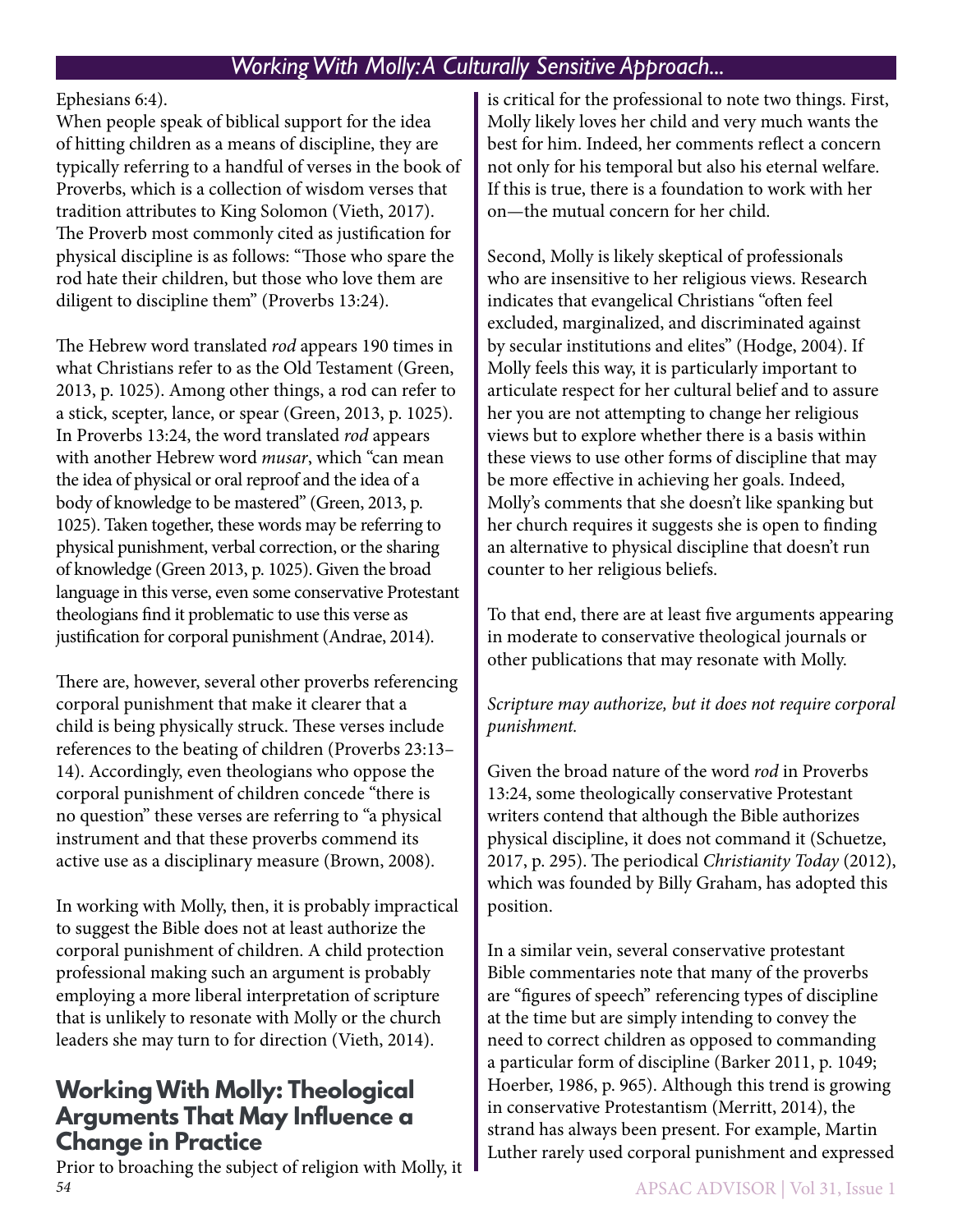#### APSAC ADVISOR | Vol 31, Issue 1

## *Working With Molly: A Culturally Sensitive Approach...*

grave concerns about its use (Vieth, 2017). If Molly accepts these arguments, she may now have a theological basis for letting go the idea that she must employ corporal punishment in the discipline of her children.

#### *There is as much scriptural support for the corporal punishment of adults as children.*

Although some conservative Protestant leaders insist the Bible requires the corporal punishment of children (Mohler, 2004) and contend the Bible has a clear preference for physical discipline with a switch as opposed to a hand (Hindson, 2013, p. 942)<sup>2</sup>, they are noticeably silent about the numerous proverbs pertaining to the corporal punishment of adults (e.g., Proverbs 18:6, 19:25, 19:29; 26:3, 10:13). Although early Catholic and Protestant writings required the corporal punishment of wayward adults (Janz, 2008, p. 258; Rule of St. Benedict, pp. 24, 50, 53, 94), the modern church recognizes these verses as conveying an underlying wisdom that misdeeds bring consequences—whippings at the time of Solomon and jails and fines in our current era.

It is unlikely that Molly or her church believes that she or other adults should receive corporal punishment for their transgressions, but it is also something she may have given little thought to. Reminding Molly that the church does not interpret Proverbs about hitting adults as therefore requiring corporal punishment may make the move away from the physical discipline of children more comfortable.

#### *Scripture emphasizes non-corporal forms of discipline.*

As a collection of wisdom verses, Proverbs contains a number of sayings that are seemingly incompatible (e.g., Proverbs 26:4–5). In the case of physical discipline, the verses referencing corporal punishment must be balanced against verses that note corporal punishment is not needed or is ineffective (Proverbs 17:10) as well as the many verses about instructing children with words, examples, and other noncorporal forms of guidance and discipline (Brown,

2008). According to one Protestant seminary professor, the overall lesson of Proverbs is that "wisdom in all her authority and majesty…*spares* the rod, and in so doing relativizes its use, much in tension" with the Proverbs referencing physical discipline (Brown, 2008). As noted earlier, there is no reference to the physical discipline of children in the New Testament. Indeed, references to child discipline in the New Testament discourage parents from provoking their children to anger—a message that was counter-cultural to the harsh corporal punishment in place at the time (Joersz, 2013, p. 161).

#### *The modern concept of "spanking" is not found anywhere in the Bible.*

Protestant proponents of "spanking" recommend striking the buttocks one or two times but never hard enough to leave marks. Hitting the child should also be preceded by an explanation and followed with a comforting prayer. This is a modern invention that has no direct biblical support (Merritt, 2014). Instead, references to corporal punishment in the Bible speak of blows to the back that result in bruises or stripes conduct that would be considered criminal in most jurisdictions today (Merritt, 2014).

As a writer for *Religion News Services* noted,

The spanking restrictions Christians promote as Biblical would sound bizarre to those from the ancient Jewish cultures from which these passages arise. "Biblical spanking," if one reads and applies these passages literally, is much more severe than the modern Western behaviors. (Merritt, 2014)

In working with Molly, this may be a critical lesson. Because she is concerned about abandoning a biblical concept, it may be helpful for her to realize that even conservative Protestants advocating for spanking have abandoned a literal interpretation of these verses.

#### *Non-corporal forms of discipline are operating closer to the heart of the text.*

<sup>2</sup> The King James Study Bible, Second Edition (Hindson, 2011) includes the following commentary on Proverbs 13:24: "Love and discipline go together. The rod does not necessarily mean a spanking but simply whatever physical discipline is reasonable for the offense. The rod refers to a branch or switch. It is a small object that stings, but does not inflict serious bodily harm. The use of the rod for spankings is clearly taught in scripture in preference to spanking with one's hand" (p. 942).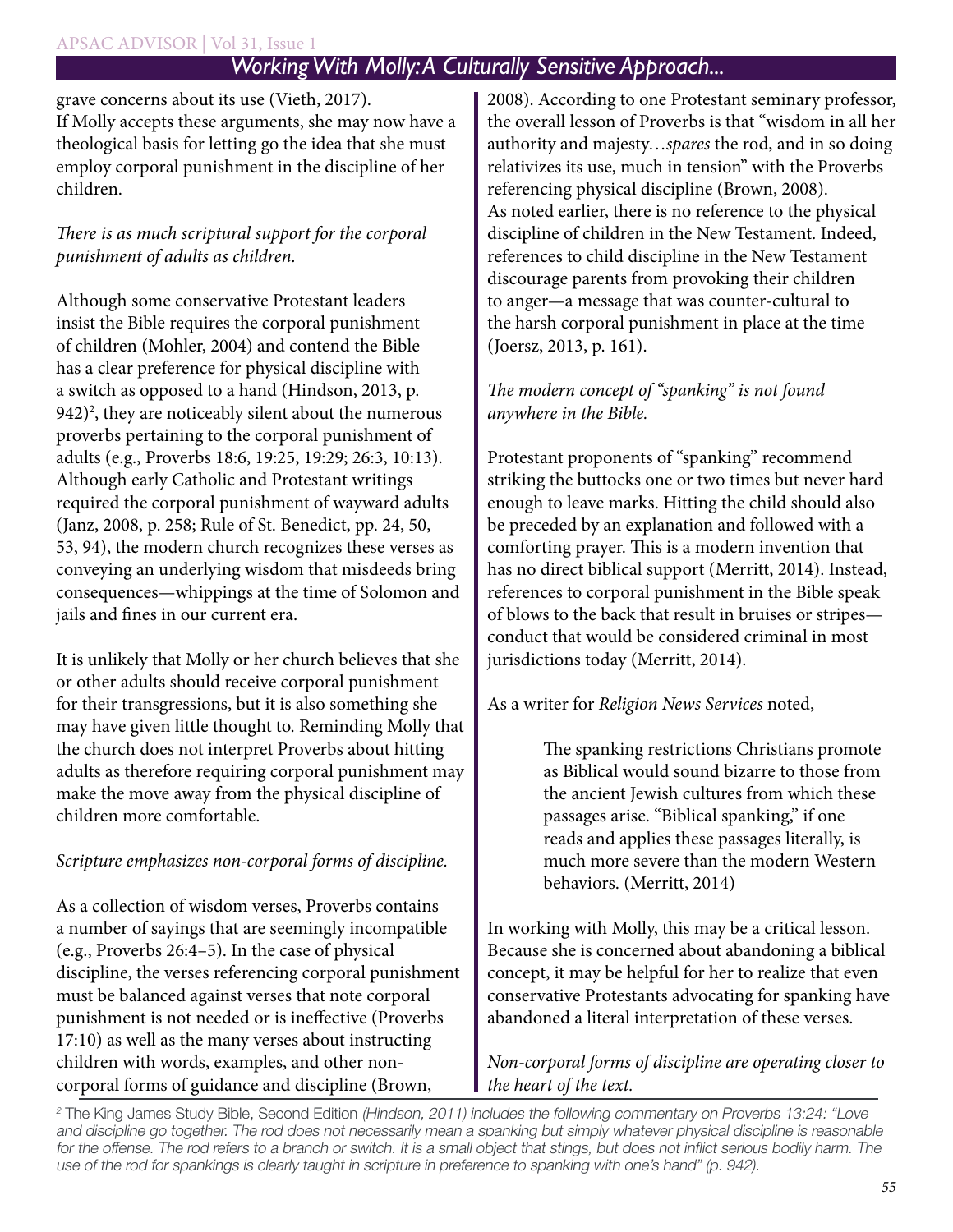### *Working With Molly: A Culturally Sensitive Approach...*

Once we realize that even advocates for spanking do not encourage the type of corporal punishment referenced in the Bible, it becomes easier to ask what, exactly, is the purpose or meaning of these passages? As noted earlier, the writer of Proverbs was conveying bits of wisdom and did so by referencing practices in play at the time. Each generation is called upon to apply these verses to its era (Troftgruben, 2018).

As one example, Proverbs 31:6–7 tells us to give wine or strong drink to ease the pain of those in anguish. According to some Bible commentaries, this is a reference to the use of alcohol as a medication (Engelbrecht, 2009, p. 1046n). Applying this standard today, we wouldn't be obligated to give someone in great pain wine, we would instead use morphine or another modern drug.

In his book *Corporal Punishment in the Bible*, Tyndale Seminary Professor William Webb (2011) noted that the underlying purpose of the corporal punishment verses is "avoiding folly and embracing divine wisdom" (p. 91). Because decades of research informs us that non-corporal forms of discipline are more effective in achieving the goal advanced in Proverbs, Webb (2011) points to the "delightful irony" that parents using non-corporal forms of discipline "have in fact become more (not less) biblical in their child-rearing practices" (p. 91).

# **Conclusion: The Need for Faith Partnerships**

With the growing body of research documenting the ineffectiveness of corporal punishment and its association with many cases of child physical abuse, a number of Christian writers, both liberal and conservative, have urged the church to re-evaluate

ancient texts often used to justify physical discipline. Early research suggests a deeper, culturally sensitive analysis of these texts can be helpful in moving many conservative Protestants away from physical discipline.

Unfortunately, many multidisciplinary teams (MDTs) lack a professional qualified to work with parents worried that abandoning physical discipline will be frowned upon by God. For this reason, a number of child abuse experts have urged MDTs to develop working relationships with faith leaders or even to consider adding a chaplain to an MDT to assist in securing appropriate spiritual care services when appropriate (Tishelman & Fontes, 2017; Vieth, Everson, Vaughan-Eden, & Tiapula, 2013). At least one child advocacy center (CAC) has done just that (GSA Biz Wire, 2017).

There is every reason to believe that a culturally sensitive approach to the issue of corporal punishment will aid religious parents in maintaining traditional beliefs and practices even as they let go of the physical discipline of children.

## **About the Author**

*Victor Vieth, JD, MA, is Director of Education and Research for the Zero Abuse Project and currently serves as President of the Academy on Violence and Abuse. He is Founder of the National Child Protection Training Center and previously served as Executive Director of the National Center for the Prosecution of Child Abuse. He has been instrumental in implementing 22 state and international forensic interview training programs and dozens of undergraduate and graduate programs on child maltreatment. He is the recipient of numerous awards, including the Pro Humanitate Award for Child Advocacy from the North American Child Resource Center for Child Welfare and the Heritage Service Award from the National Partnership to End Interpersonal Violence. He holds degrees from Winona State University, Hamline University School of Law, and Wartburg Theological Seminary.*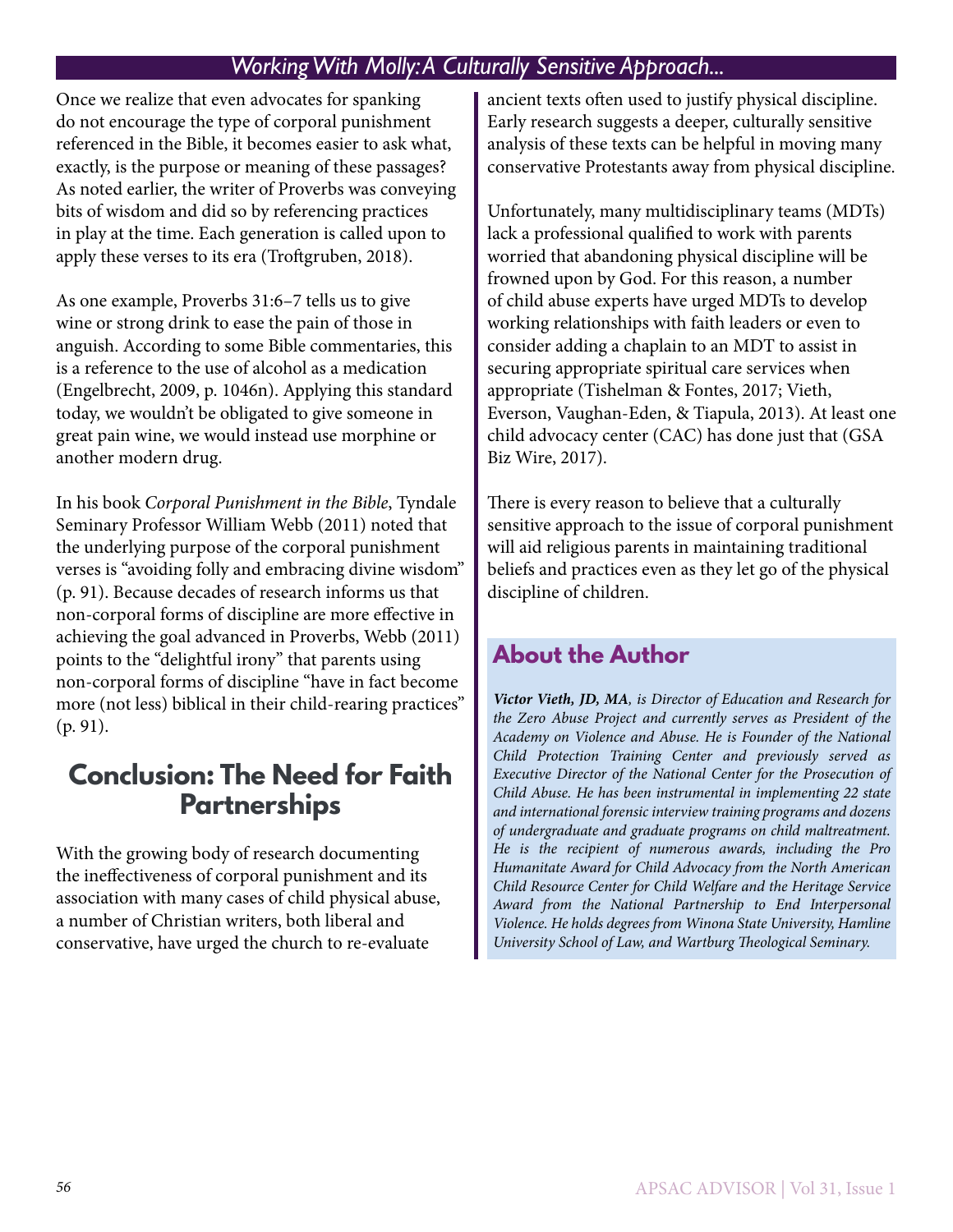# **Working With Molly: A Culturally Sensitive Approach to Parents Using Corporal Punishment Because of Their Religious Beliefs**

Andrae, E. R. (2014). Spare the rod, spoil the child? Spare me! *Lutheran Forum, 12*, 12–16.

Barker, K. L. (Ed.). (2011). *NIV study Bible*. Grand Rapids, MI: Zondervan.

- Brown, W. P. (2008). To discipline without destruction: The multifaceted profile of the child in Proverbs. In Bunge, M. J. (Gen Ed.), *The child in the Bible* (pp. 63–81). Grand Rapids, MI: Eerdmans.
- *Christianity Today*. (2012, January 16). Thou shall not abuse: Reconsidering spanking [Editorial]. Retrieved from [https//:www. ChistianityToday.com/ct/2012/January/editorial-spanking-abuse.html](http://https//:www. ChistianityToday.com/ct/2012/January/editorial-spanking-abuse.html )
- Ellison, C. G., & Sherkat, D. E. (1993). Conservative Protestantism and support for corporal punishment. *American Sociological Review, 58*(1), 131–144.
- Engelbrecht, E. A. (Gen. Ed.). (2009). *The Lutheran study Bible*. St. Louis: Concordia.
- Gershoff, E. T., & Grogran-Kaylor, A. (2016). Spanking and child outcomes: Old controversies and new metaanalysis. *Journal of Family Psychology, 30*, 453–469.
- Green, J. B. (Ed.). (2013). *The CEB study Bible*. Nashville, TN: Common English Bible.
- GSA Biz Wire. (2017, January 17). *Julie Valentine Center becomes first child advocacy center in the U.S. to add chaplain to its staff*. Retrieved from [http://gsabizwire.com/julie-valentine-center-becomes-the-first](http://gsabizwire.com/julie-valentine-center-becomes-the-first- child-advocacy-center-in-the-us-to-add-chaplain-to-its-staff/)[child-advocacy-center-in-the-us-to-add-chaplain-to-its-staff/](http://gsabizwire.com/julie-valentine-center-becomes-the-first- child-advocacy-center-in-the-us-to-add-chaplain-to-its-staff/)
- Hindson, E. (Gen. Ed.). (2013). *The King James study Bible, second edition*. Lynchburg, VA: Thomas Nelson.
- Hodge, D. R. (2004). Developing cultural competency with evangelical Christians. *Families in Society: The Journal of Contemporary Social Services, 85*, 251–260.
- Hoerber, R. G. (Gen Ed.). (1986). *Concordia self-study Bible*. St. Louis: Concordia.
- Hoffman, J. P., Ellison, C. G., & Bartkowski, J. P. (2017). Conservative Protestantism and attitudes toward corporal punishment. *Social Science Research, 63*, 81–94.
- Janz, D. R. (Ed.). (2008). *A Reformation reader: Primary texts with introduction*. Minneapolis: Fortress Press.
- Joersz, J. C. (2013). *Reformation heritage Bible commentary: Galations, Ephesians, and Philippians*. St. Louis: Concordia.
- *Lutheran study Bible*. (2009). Minneapolis: Augsburg Fortress.
- Merritt, J. (2014, October 3). 5 myths of "biblical spanking." Taking the text literally would land you in jail. *Religion News Services*. Retrieved from [https://religion news.com/2014/10/03/5-myths-biblical-spanking](https://religion news.com/2014/10/03/5-myths-biblical-spanking- taking-text-literally-land-jail)[taking-text-literally-land-jail](https://religion news.com/2014/10/03/5-myths-biblical-spanking- taking-text-literally-land-jail)
- Migliore, D. M. (2014). *Faith seeking understanding: An introduction to Christian theology, third edition*. Grand Rapids, MI: Eerdmans.
- Miller-Perrin, C., & Perrin, R. (2017). Changing attitudes about spanking among conservative Christians using interventions that focus on empirical research evidence and progressive biblical interpretations. *Child Abuse & Neglect, 71*, 69–79.
- Mohler, A. (2004, June 22). *Should spanking be banned? Authority under assault.* Retrieved from [https://albertmohler.com/2004/06/22/should-spanking-be-banned-parental-authority-under-assault/](https://albertmohler.com/2004/06/22/should-spanking-be-banned-parental-authority-under-assault/ )
- Newport, F. (2011). *God is alive and well: The future of religion in America*. New York: Gallup Press.